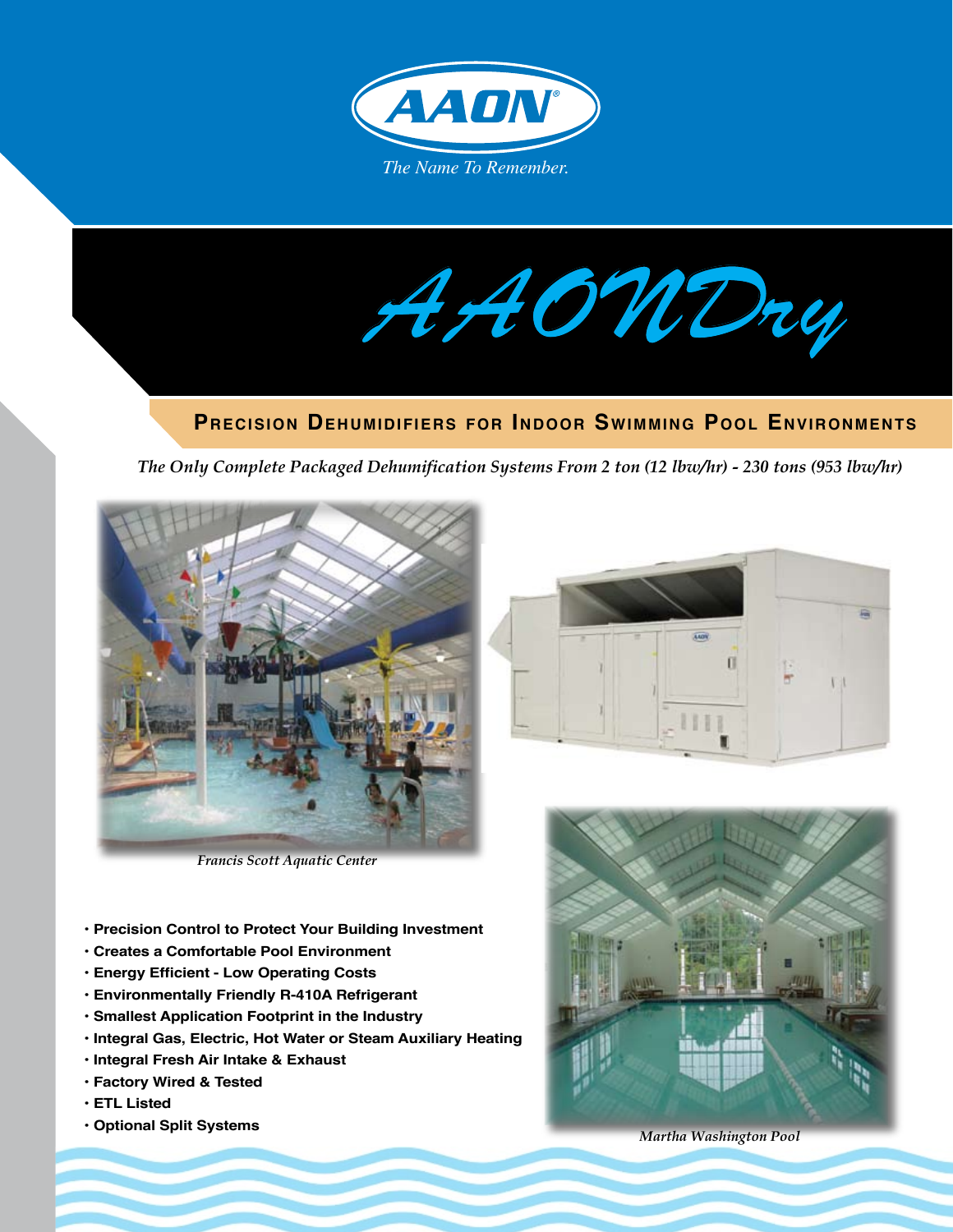

# **Small and Medium Indoor Swimming Pools**

AAON utilizes its unsurpassed product expertise and state of the art manufacturing to continuously provide practical HVAC solutions to the dynamic market place.

**Functionality** – AAON equipment is designed and manufactured to meet your particular specifications. AAON products provide superior features and your choice of premier options. AAON equipment is tailored exactly to your job requirements, including your choice of controls.

**Flexibility** - AAON units are optimally configured for individual applications. The swimming pool market requires more options and a more robust design than standard HVAC equipment. AAON offers a variety of swimming pool specific options to meet your exact needs.

**Innovation** - AAON's advanced production facilities enable custom tailored solutions at the lowest cost. A passion to provide inventive products for our customers has led AAON to make substantial investments in research, development, engineering and manufacturing capability that have allowed AAON to revolutionize the swimming pool market and deliver this standard of excellence to you.

### **Superior Unit Features**

- Double wall cabinet and access door construction. All panels have an inner wall that protects the insulation from moisture, increases sound dampening and is easier to clean. •
- Access doors with stainless steel piano hinges. •
- Compressors, controls and heating components are located in a single compartment isolated from the air stream for ease of service and longevity. •
- High efficiency TEFC motors.
- Polyurethane paint exceeds a 2500-hour salt spray test. •
- Run test report, wiring diagram, installation manual and startup form located in control access compartment. •
- High efficiency scroll compressors are installed on a structural deck with rubber isolation mounts for quiet operation. •
- R-410A environmentally friendly refrigerant. •
- Thermostatic expansion valves on all DX systems for improved performance. •
- Stainless steel condensate drain pan. •
- Advanced refrigeration control for energy optimization and precision. •





RM Series 2 Ton (12 lbw/hr) - 30 Ton (128 lbw/hr)



V2 Vertical Air Handler 800 to 10,000 cfm

# **Premier Unit Options**

- AAONAIRE® Energy Recovery Wheel.
- Interior coating for corrosion protection. •
	- Polymer coated refrigerant heating & cooling coils.
- Polymer coated dehumidification coil. •
- Refrigerant to pool water heat exchanger. •
- Power exhaust.

•

- Premium efficiency TEFC motors. •
- Compressor isolation valves. •
- Second stage compressor lock-out. •
- Phase and brown-out protection. •
- Occupied / unoccupied mode for energy saving operation. •
- Horizontal supply and return air curb.



*Golds Gym*

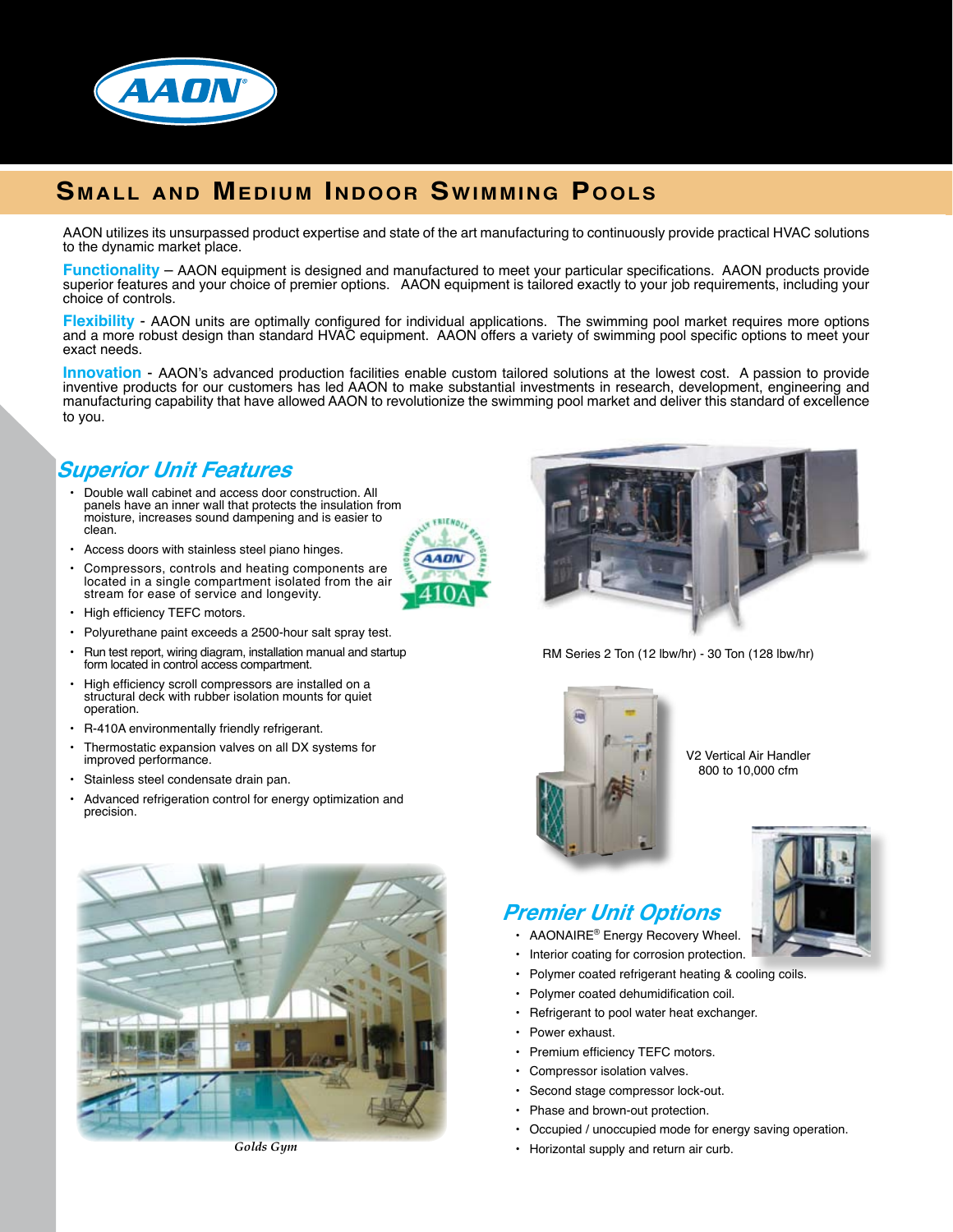# **Large Indoor Swimming Pools and Aquatic Centers**

### **Challenges**

Indoor Swimming Pools pose challenges unique to their environment. Some of those challenges include:

- Preventing damage to the building structure •
- Corrosion •
- Mold and mildew •
- Warm indoor air temperature •
- Pool water evaporation •
- Water chemical levels •
- High operating costs •

Large Indoor Swimming Pools have added considerations that small swimming pools do not, including:

- Wide variations in occupancy •
- Wide variations in activity levels •
- Jet sprays and water slides •

Failure to properly control both humidity and temperature could result in swimming competition disadvantage and/or spectator discomfort.

AAON's indoor pool precision dehumidification units dynamically vary capacity to solve these difficult scenarios and provide the most cost effective solution to the problems.



RL Series 45 ton (197 lbw/hr) - 230 ton (953 lbw/hr)



*Little Otter Swim School Moose Lodge Indoor Pool*



RN Series 26 ton (128 lbw/hr) - 70 ton (316 lbw/hr)



*Florence YMCA*

#### **Solutions**

Precise temperature and humidity control are essential in creating a comfortable indoor pool environment and operating cost control.

Unlike conventional ventilation systems, AAON's unique unit design is available with an energy recovery wheel to capture and re-use energy resulting in optimal environmental control, high energy efficiency and low operating cost.

AAON continues to develop innovative solutions for the challenges you face every day.

AAON's pre-engineered software makes indoor swimming pool calculations quick and accurate.

AAONEcat32TM provides the information that you need to select the correct AAON equipment for the application.